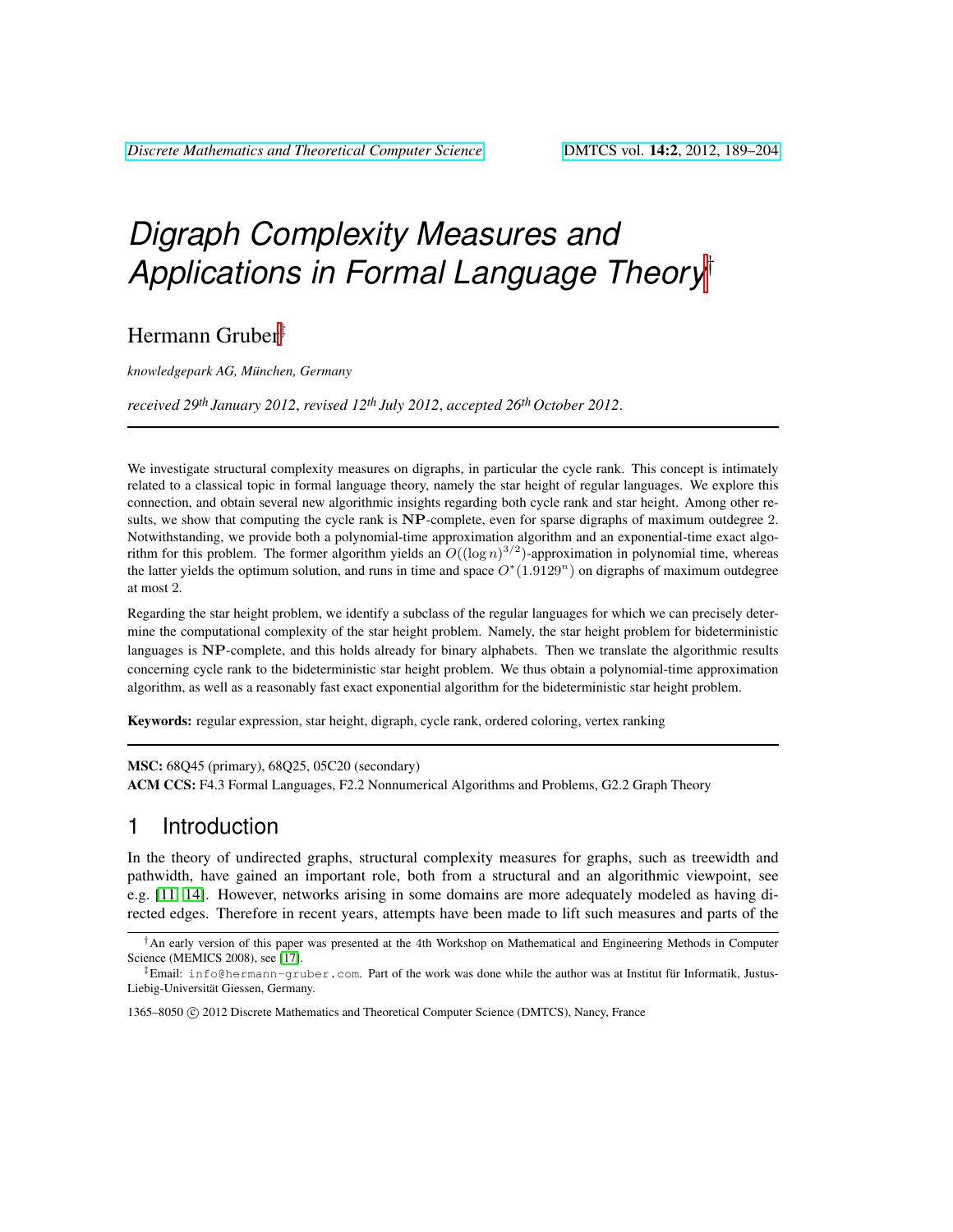theory of undirected graphs to the case of digraphs. Several recent works show that, while there often exist partial analogues to the undirected case, the picture for digraphs is much more involved [\[5,](#page-13-3) [6,](#page-13-4) [15,](#page-13-5) [27,](#page-14-0) [35\]](#page-14-1). We discuss some of these measures, relate them to each other, and investigate their algorithmic aspects. Interestingly, we are able to show that all these complexity measures bound each other within a factor logarithmic in the order of the digraph, thus paralleling the case of undirected graphs [\[9\]](#page-13-6). We focus in particular on the cycle rank, a digraph complexity measure originally motivated by studies in formal languages [\[12\]](#page-13-7). Apparently, there is a renewed interest in this measure, as witnessed by recent research efforts [\[2,](#page-13-8) [4,](#page-13-9) [15,](#page-13-5) [23,](#page-14-2) [28\]](#page-14-3).

We obtain the following results on computing the cycle rank: The decision version of the problem is NP-complete, and this remains true for graphs of maximum outdegree at most 2. Previously, the problem was known to be NP-complete on undirected symmetric digraphs of unbounded degree, see [\[8\]](#page-13-10). On the positive side, we design a polynomial-time  $O((\log n)^{3/2})$ -approximation algorithm, as well as an exact exponential algorithm algorithm computing the cycle rank of digraphs. If the given digraph is of bounded outdegree, the latter algorithm runs in time and space  $O^*((2 - \varepsilon)^n)$ , where n is the order of the digraph, and  $\varepsilon$  is a constant depending on the maximum outdegree.

For unbounded outdegree, the running time is still  $O<sup>*</sup>(2<sup>n</sup>)$ , whereas for maximum outdegree 2, we even attain a bound of  $O<sup>*</sup>(1.9129<sup>n</sup>)$ . As a further application, we also obtain an exact algorithm for the directed feedback vertex set problem on digraphs of maximum outdegree 2, which runs within the same time bound.

Then we present applications to the theory of regular expressions. The star height of a regular language is defined as the minimum nesting depth of stars needed in order to describe that language by a regular expression. Already in the 1960s, Eggan [\[12\]](#page-13-7) raised the question whether the star height can be determined algorithmically. It was not until 25 years later that Hashiguchi found a rather complicated decidability proof [\[20\]](#page-14-4). Even today, the best known algorithm has doubly exponential running time, and is arguably still impractical [\[26\]](#page-14-5). Therefore, we study the complexity of the star height problem when restricted to a subclass of the regular languages. We show that the star height problem for bideterministic languages is NP-complete, and this remains true when restricted to binary alphabets. Furthermore, we present both an efficient approximation algorithm and an exact exponential algorithm for this problem. The key to these results are the corresponding algorithms for the cycle rank of digraphs mentioned above; also the above mentioned bounds carry over to this application in formal language theory.

The paper is organized as follows: After this introduction, we recall in Section [2](#page-1-0) some basic notions from graph theory and from automata theory. We study structural properties of the cycle rank of digraphs in Section [3.](#page-3-0) Section [4](#page-7-0) is devoted to algorithmic aspects of cycle rank. Afterward, we apply these findings in Section [5](#page-10-0) to the star height problem on bideterministic languages. We complete the paper in Section [6](#page-12-0) by showing possible directions for further research.

## <span id="page-1-0"></span>2 Preliminaries

### *2.1 Asymptotic Notation*

Recall that for two functions  $f(n)$  and  $g(n)$ , we write  $f(n) = O(g(n))$ , if there exists a positive constant c such that for all large enough n holds  $f(n) < c \cdot g(n)$ . The O<sup>\*</sup>-notation (also: "soft-O-notation") is a similar notation that is often used in exponential algorithmics  $[14, 38]$  $[14, 38]$ . In contrast to O-notation, the latter suppresses not only constant factors, but also larger negligible factors, e.g., polynomial factors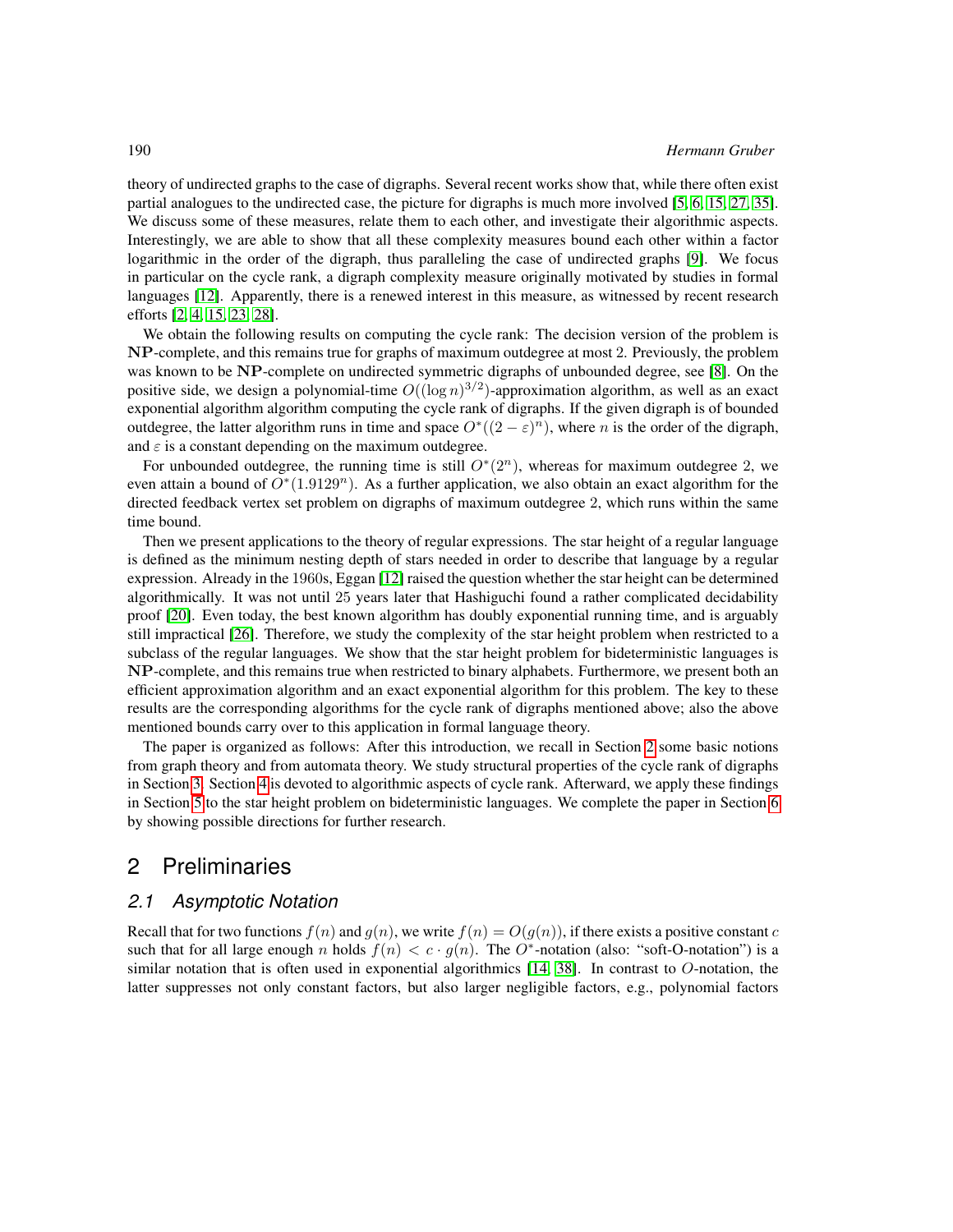accompanying an exponential. More precisely, for functions  $f(n)$  and  $g(n)$ , we write  $f(n) = O^*(g(n))$  if  $f(n) = O(g(n) \cdot (\log g(n))^k)$  for some nonnegative constant k. For example, we have  $2^n \cdot n^3 = O^*(2^n)$ .

#### *2.2 Digraphs*

We assume familiarity with basic notions in graph theory, as contained in [\[11\]](#page-13-0), so we only fix the notation and give a few specialized definitions below. A *digraph* G = (V, E) consists of a finite set of *vertices* V and a set of *edges*  $E \subseteq V^2$ .

We refer to an edge of the form (v, v) as a *loop*; A digraph without loops is called *loop-free*.

The *outdegree* of a vertex v is defined as the number of vertices u such that  $(u, v) \in E$ . The *total degree* of v is defined as the number of distinct vertices u having  $(u, v) \in E$  or  $(v, u) \in E$ .

If the edge relation of a digraph G is symmetric, we say G is an (undirected) *graph*. By taking the symmetric closure of the edge relation of a digraph, we obtain its undirected counterpart—of course, this is a many-to-one correspondence.

For a subset of vertices  $U \subseteq V$ , let  $G[U]$  denote the sub(di)graph *induced by* U, which is obtained by restricting the vertex set of  $G$  to  $U$  and redefining the edge set  $E$  appropriately. In this context, we will often use  $G - U$  as a shorthand for  $G[V \setminus U]$  and  $G - v$  for  $G[V \setminus \{v\}]$ . A subset of vertices  $U \subseteq V$ is *strongly connected* if for every pair of distinct vertices u and v in U, there is both a path from u to v and a path from  $v$  to  $u$ , and both of these paths visit only vertices from  $U$ . Maximal strongly connected subsets of V are called *strongly connected components*; a strongly connected subset S is *nontrivial* if the subdigraph G[S] induced by S contains at least one edge (note that this includes the case  $S = \{v\}$  if v has a loop). A digraph is *acyclic* if all of its strongly connected components are trivial.

#### *2.3 Formal Languages*

As with digraphs, we only recall some basic notions in formal language and automata theory—for a thorough treatment, the reader might want to consult a textbook such as [\[22\]](#page-14-6). In particular, let  $\Sigma$  be a finite alphabet and  $\Sigma^*$  the set of all words over the alphabet  $\Sigma$ , including the empty word  $\lambda$ . The length of a word w is denoted by  $|w|$ , where  $|\lambda| = 0$ . A *(formal) language* over the alphabet  $\Sigma$  is a subset of  $\Sigma^*$ .

The *regular expressions* over an alphabet  $\Sigma$  are defined recursively in the usual way:<sup>[\(i\)](#page-2-0)</sup>  $\emptyset$ ,  $\lambda$ , and every letter a with  $a \in \Sigma$  is a regular expression; and when  $r_1$  and  $r_2$  are regular expressions, then  $(r_1 + r_2)$ ,  $(r_1 \cdot r_2)$ , and  $(r_1)^*$  are also regular expressions. The language defined by a regular expression r, denoted by  $L(r)$ , is defined as follows:  $L(\emptyset) = \emptyset$ ,  $L(\lambda) = {\lambda}$ ,  $L(a) = {a}$ ,  $L(r_1 + r_2) = L(r_1) \cup L(r_2)$ ,  $L(r_1 \cdot r_2) = L(r_1) \cdot L(r_2)$ , and  $L(r_1^*) = L(r_1)^*$ . For a regular expression r over  $\Sigma$ , the *star height*, denoted by h(r), is a structural complexity measure inductively defined by: h( $\emptyset$ ) = h( $\lambda$ ) = h( $a$ ) = 0,  $h(r_1 \cdot r_2) = h(r_1 + r_2) = \max(h(r_1), h(r_2))$ , and  $h(r_1^*) = 1 + h(r_1)$ . The star height of a regular language L, denoted by  $h(L)$ , is then defined as the minimum star height among all regular expressions describing L.

It is well known that regular expressions are exactly as powerful as finite automata, i.e., for every regular expression one can construct an equivalent (deterministic) finite automaton and *vice versa*, see [\[22\]](#page-14-6). Finite automata are defined as follows: A *nondeterministic finite automaton* (NFA) is a 5-tuple  $A =$  $(Q, \Sigma, \delta, q_0, F)$ , where Q is a finite set of states,  $\Sigma$  is a finite set of input symbols,  $\delta: Q \times \Sigma \to 2^Q$  is

<span id="page-2-0"></span> $<sup>(i)</sup>$  For convenience, parentheses in regular expressions are sometimes omitted and the concatenation is simply written as juxtapo-</sup> sition. The priority of operators is specified in the usual fashion: concatenation is performed before union, and star before both product and union.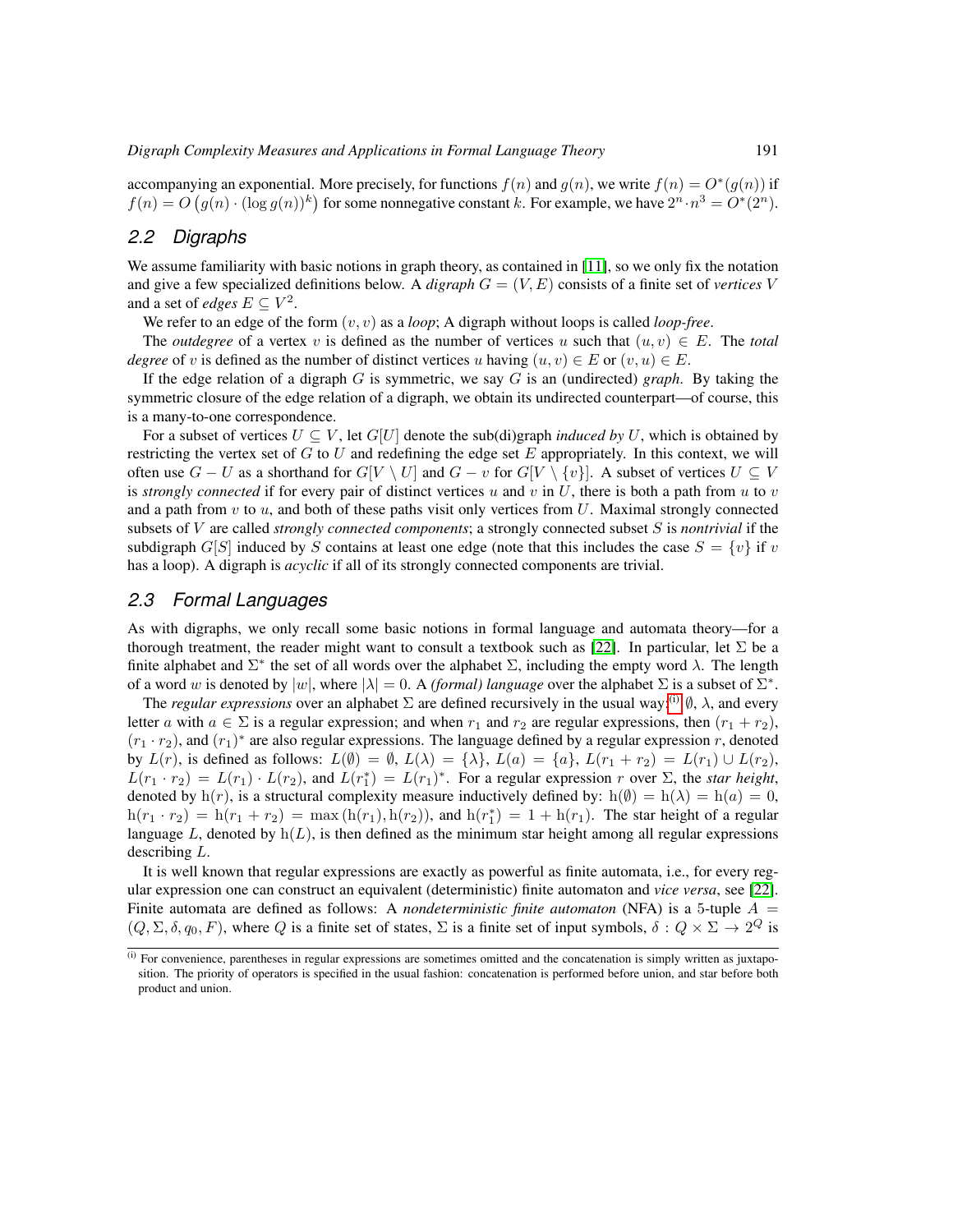the transition function,  $q_0 \in Q$  is the initial state, and  $F \subseteq Q$  is the set of accepting states. The *language accepted* by the finite automaton A is defined as  $L(A) = \{ w \in \Sigma^* \mid \delta(q_0, w) \cap F \neq \emptyset \}$ , where  $\delta$  is naturally extended to a function  $Q \times \Sigma^* \to 2^Q$ . A nondeterministic finite automaton  $A = (Q, \Sigma, \delta, Q_0, F)$ is *deterministic*, for short a DFA, if  $|\delta(q, a)| \leq 1$ , for every  $q \in Q$  and  $a \in \Sigma$ . In this case we simply write  $\delta(q, a) = p$  instead of  $\delta(q, a) = \{p\}$ . Two (deterministic or nondeterministic) finite automata are *equivalent* if they accept the same language.

A deterministic finite automaton is *bideterministic*, if it has a single final state, and if the NFA obtained by reversing all transitions and exchanging the roles of initial and final state is again deterministic notice that, by construction, this NFA in any case accepts the reversed language. A regular language  $L$ is *bideterministic* if there exists a bideterministic finite automaton accepting L. These languages form a proper subclass of the regular languages [\[3\]](#page-13-11).

# <span id="page-3-0"></span>3 Cycle Rank of Digraphs

#### *3.1 Cycle Rank and Directed Elimination Forests*

Originally suggested in the 1960s by Eggan and Buchi in the course of investigating the star height of ¨ regular languages [\[12\]](#page-13-7), the cycle rank is probably one of the oldest structural complexity measures on digraphs. In this section, we delve into the structural foundations of cycle rank.

<span id="page-3-1"></span>**Definition 1** The cycle rank of a directed graph  $G = (V, E)$ , denoted by  $r(G)$ , is inductively defined *as follows:* If G is acyclic, then  $r(G) = 0$ . If G is strongly connected and  $E \neq \emptyset$ , then  $r(G) = 1 +$ minv∈<sup>V</sup> { r(G − v) }*. If* G *is not strongly connected, then* r(G) *equals the maximum cycle rank among all strongly connected components of* G*.*

<span id="page-3-2"></span>We note that the requirement  $E \neq \emptyset$  in the above definition allows to differentiate between acyclic digraphs and (otherwise acyclic) digraphs with loops. We also remark that the cycle rank can be equivalently defined using decompositions, compare [\[30\]](#page-14-7):

**Definition 2** A directed elimination tree *for a nontrivially strongly connected digraph*  $G = (V, E)$  *is a rooted tree*  $T = (\mathcal{T}, \mathcal{E})$  *having the following properties:* 

- *a*)  $\mathcal{T} \subseteq V \times 2^V$ , and if  $(x, X) \in \mathcal{T}$ , then  $x \in X$ .
- *b)* The root of the tree is  $(v, V)$  for some  $v \in V$ .
- *c*) There is no pair of distinct vertices of the form  $(x, X)$  and  $(y, X)$  in the forest.
- *d) If*  $(x, X)$  *is a node in* T, and  $G[X]-x$  *has*  $j \ge 0$  *nontrivial strongly connected components*  $Y_1, \ldots, Y_j$ *, then*  $(x, X)$  *has exactly j children of the form*  $(y_1, Y_1), \ldots (y_j, Y_j)$  *for some*  $y_1, \ldots, y_j \in V$ *.*

*A* directed elimination forest *for a digraph* G with  $k \geq 0$  *nontrivial strongly connected components*  $C_1, \ldots C_k$ , is a rooted forest consisting of directed elimination trees for  $G[C_i]$ ,  $1 \leq i \leq k$ .

Figure [1](#page-4-0) illustrates this concept by an example. It is shown in [\[30\]](#page-14-7) that the minimum height among all directed elimination forests for  $G$  equals the cycle rank of  $G$ . Interestingly, the concept of elimination forests was rediscovered in the context of sparse matrix factorization, see [\[36\]](#page-14-8) for the undirected case and [\[13\]](#page-13-12) for the directed case.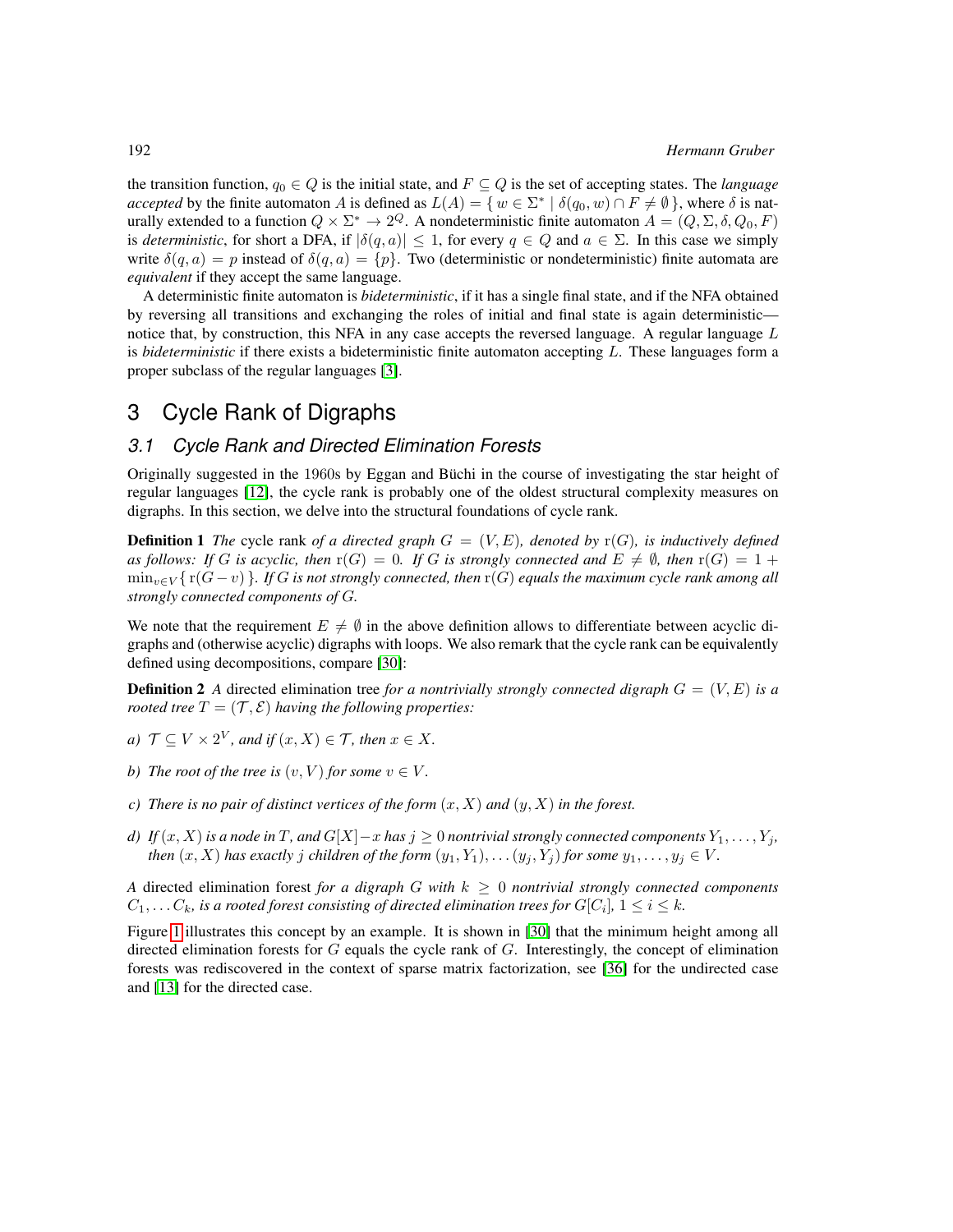

<span id="page-4-0"></span>Fig. 1: An example digraph  $G$ , and a directed elimination tree for it.

### *3.2 Cycle Rank and other Digraph Complexity Measures*

We compare the cycle rank with two other structural complexity measures, namely weak separator number and directed pathwidth. The first measure is a generalization of separator number (see e.g. [\[9,](#page-13-6) [18,](#page-14-9) [34\]](#page-14-10)) to digraphs:

**Definition 3** Let  $G = (V, E)$  be a digraph and let  $U \subseteq V$  be a set of vertices. A set of vertices S is *a* weak balanced separator *for U if every strongly connected component of*  $G[U \setminus S]$  *contains at most*  $\left[\frac{1}{2}|U \setminus S|\right]$  vertices. The weak separator number *of* G, denoted by s(G), is defined as the maximum size, *taken over all subsets*  $U \subseteq V$ , among the minimum weak balanced separators for U.

We illustrate this definition in the following example.

Example 4 *Consider the digraph* G *in Figure [1.](#page-4-0) Removing the vertex* B *results in a digraph with strongly connected components*  $\{A\}$  *and*  $\{C, D\}$ *. Since*  $|\{C, D\}| \leq \left[\frac{1}{2}(4-1)\right]$ *, the singleton set*  $\{B\}$  *forms a weak balanced separator. Also, each induced subdigraph of* G *has a weak balanced separator of size* 1*,*  $\text{so } s(G) \leq 1$ . On the other hand, we must have  $s(G) \geq 1$ , since G contains cycles of length greater than 1.

Some readers will feel that the above definition is a bit contrived because of the ceiling operator  $\lceil \cdot \rceil$ . But this is an essential detail, as it guarantees that a digraph with a weak balanced separator of size  $k$  will always admit a weak balanced separator of size  $k + 1$ .

In order to relate weak separator number and cycle rank, we need the following recurrence: For integers  $k, n \geq 1$ , let  $R_k(n)$  be given by the recurrence

$$
R_k(n) = k + R_k\left(\left\lceil\frac{n-k}{2}\right\rceil\right),\,
$$

with  $R_k(r_0) = r_0$  for  $r_0 \leq k$ .

Lemma 5 *Let* G *be a loop-free digraph with* n *vertices and weak separator number at most* k*. Then*  $r(G) \leq R_k(n) - 1$ .

**Proof:** We generalize a proof given in [\[18\]](#page-14-9) to the case of digraphs. Let  $G^{\ell}$  be the digraph obtained from G by adding self-loops to each vertex. Then  $r(G^{\ell}) = r(G) + 1$ , so we may prove instead that  $r(G^{\ell}) \leq R_k(n).$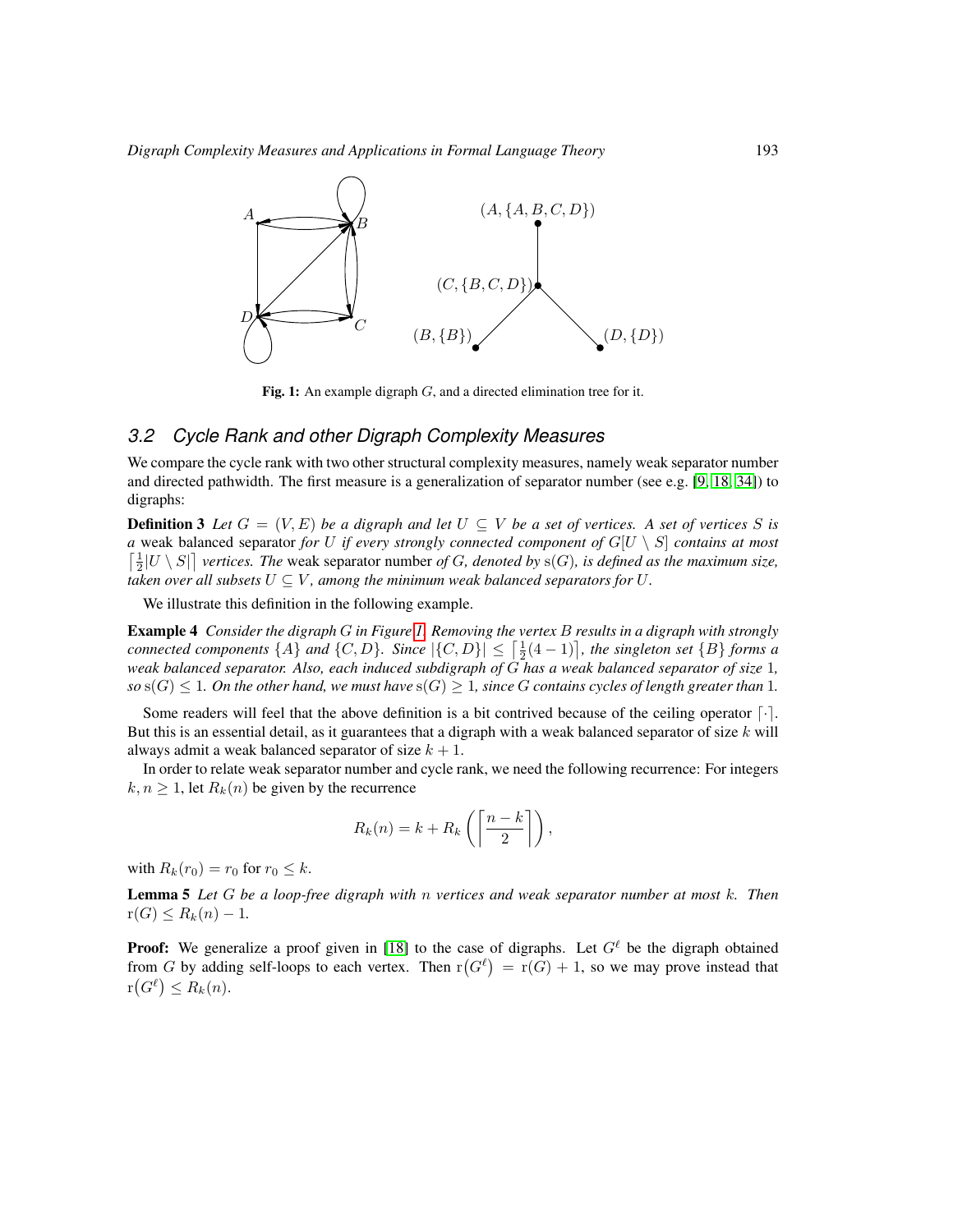We prove the statement by induction on the order n of  $G^{\ell}$ . The base cases  $n \leq k$  of the induction are easily seen to hold, since the cycle rank of a digraph is always bounded above by its order.

For the induction step, assume  $n > k$ . As already mentioned, if  $G<sup>\ell</sup>$  admits a weak balanced separator of size at most  $k$ , then it also has a weak balanced separator of size exactly  $k$ . Let  $X$  be such a separator. Denote the strongly connected components of  $G^\ell - X$  by  $C_1, \ldots, C_p$ . Then  $\mathrm{r}(G^\ell) \leq k + \mathrm{r}(G^\ell - X),$ and by definition of cycle rank,

$$
\mathrm{r}(G^\ell - X) \leq \max_{1 \leq i \leq p} \mathrm{r}(G^\ell[C_i])\,.
$$

As X is a weak balanced separator, we have  $|C_i| \leq \lceil \frac{n-k}{2} \rceil$  for  $1 \leq i \leq p$ . Hence, we can apply the induction hypothesis to obtain

$$
\max_{1 \le i \le p} \mathsf{r}\big(G^{\ell}[C_i]\big) \le R_k\big(\lceil \frac{n-k}{2} \rceil\big).
$$

Putting these pieces together, we have  $r(G^{\ell}) \leq k + R_k(\lceil \frac{n-k}{2} \rceil)$ , as desired.

The recurrence  $R_k(n)$  is studied in [\[18\]](#page-14-9), where also the inequality  $R_k(n) \leq k \cdot \log(n/k)$  is derived.<sup>[\(ii\)](#page-5-0)</sup> We thus have the following bound:

<span id="page-5-1"></span>Corollary 6 *Let* G *be a loop-free digraph with* n *vertices and weak separator number at most* k*. Then*  $r(G) \leq k \cdot \log(n/k) - 1.$ 

This inequality is sharp already in the undirected case, see [\[18\]](#page-14-9). Previously, a looser bound comparing cycle rank to a similar notion of weak balanced separators was given in [\[19\]](#page-14-11). It is easy to see that Corollary [6](#page-5-1) improves upon the previous bound.

We turn to the comparison with directed pathwidth. That measure was introduced by Reed, Seymour and Thomas (cf. [\[5\]](#page-13-3)) as a generalization of pathwidth to digraphs.

**Definition 7** *For a digraph*  $G = (V, E)$ *, a* directed path decomposition of G is a sequence  $W_1 W_2 \cdots W_r$ *of subsets of* V *, called* bags*, such that*

- *a) each vertex is contained in at least one bag,*
- *b*)  $W_i \cap W_k \subseteq W_j$  *for all*  $i < j < k$ *, and*
- *c)* for each edge  $(u, v) \in E$ , there is a bag containing both endpoints, or there exist i, j with  $i < j$  such *that the tail*  $u$  *is in*  $W_i$  *and the head*  $v$  *is in*  $W_j$ *.*

*The* width *of a directed path decomposition is defined as the maximum cardinality among all bags minus* 1*. The directed pathwidth is defined as the minimum width among all directed path decompositions for* G*.*

For algorithmic constructions, it is often useful to work with a certain normal form of directed path decompositions. A directed path decomposition is *normal*, if adjacent bags may differ in at most one vertex, and it is easy to transform a directed path decomposition into a normal one. We return to our running example to illustrate these concepts.

<span id="page-5-0"></span><sup>(</sup>ii) Here log denotes the binary logarithm.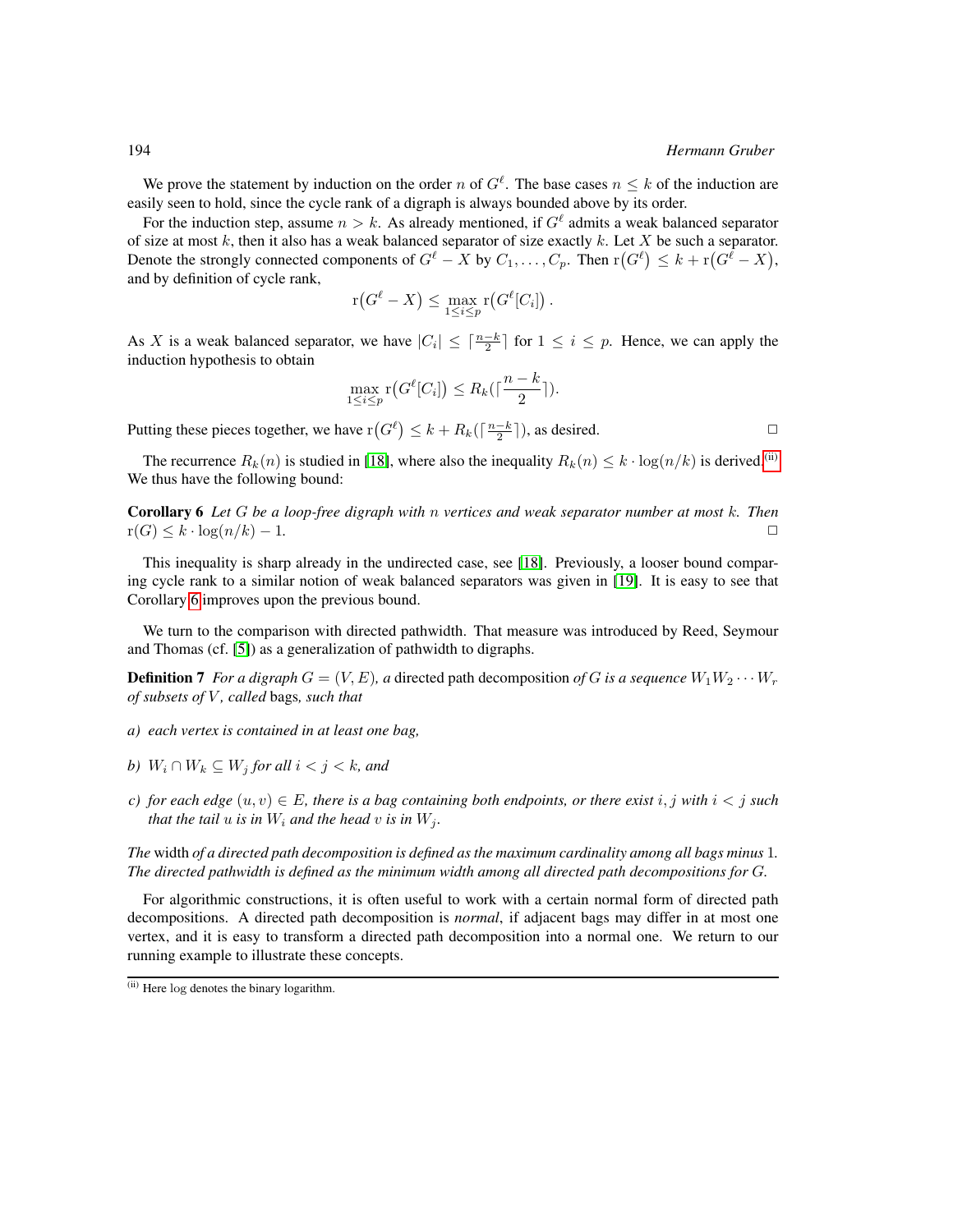Example 8 *Consider again the digraph* G *in Figure [1.](#page-4-0) The sequence*

$$
\{A, B\} \{B, C\} \{D\}
$$

*forms a directed path decomposition, and the sequence*

$$
\{A, B\} \{B\} \{B, C\} \{C\} \emptyset \{D\}
$$

*forms a normal directed path decomposition for* G*. Furthermore, observe that the intersection of the two adjacent bags* {B} *and* {B, C} *forms a weak balanced separator.*

One can show in general that, in a normal directed path decomposition, there exists a pair of adjacent bags "somewhere in the middle", whose intersection forms a weak balanced separator.

Without loss of generality, one can assume that, if  $W_i$  and  $W_{i+1}$  are adjacent bags for  $1 \leq i < n$ , then  $W_i \neq W_{i+1}$ , and thus  $W_i \cap W_{i+1} \leq$  dpw(G). Altogether, this yields the following relation between weak balanced separator number and directed pathwidth:

**Lemma 9** Let G be a digraph. Then  $s(G) \leq d$ pw $(G)$ .

$$
\qquad \qquad \Box
$$

<span id="page-6-2"></span>How does cycle rank relate to directed pathwidth? We can answer this using directed elimination forests.

**Lemma 10** Let G be a digraph. Then  $d$ pw $(G) \le r(G)$ .

**Proof:** We prove by induction that each directed elimination forest of height  $k$  for  $G$  can be transformed into a directed path decomposition for  $G$  of width at most  $k$ .

If  $k = 0$ , then G is acyclic, and thus clearly admits a directed path decomposition of width 0.

For the induction step, assume the directed elimination forest for G has roots  $(x_1, C_1)$ ,  $(x_2, C_2)$ ,...  $(x_r, C_r)$ , with the strongly connected components  $C_i$  in topological order. Let  $G_i = G[C_i] - x_i$ . Then  $G_i$  has cycle rank at most  $k - 1$ . By induction assumption, each digraph  $G_i$  admits a directed path decomposition of width at most  $k-1$ . By adding the vertex  $x_i$  to each bag in the respective decomposition for  $G_i$ , we obtain a directed path decomposition for  $G[C_i]$ . Concatenating the r individual directed path decompositions while respecting the above topological order, we obtain a directed path decomposition of width at most k for G, as desired.  $\Box$ 

Altogether, we have derived the following chain of inequalities:

Theorem 11 *Let* G *be a loop-free digraph with* n *vertices and weak separator number* k*. Then*

<span id="page-6-1"></span>
$$
k \le \text{dpw}(G) \le r(G) \le k \cdot \log(n/k) - 1.
$$

Quite a few more structural complexity measures on digraphs were studied recently, such as directed tree-width, DAG-width, and Kelly-width. As detailed in [\[25\]](#page-14-12), each of these measures is bounded below by a function that is linear in the weak separator number<sup>[\(iii\)](#page-6-0)</sup>. On the other hand, all of those are bounded above by the directed pathwidth (cf. [\[25\]](#page-14-12)), so Theorem [11](#page-6-1) will also serve for comparing them with cycle rank, and with weak separator number.

<span id="page-6-0"></span><sup>(</sup>iii) The notion used in [\[25\]](#page-14-12) corresponds to our notion of weak separator number up to a constant factor.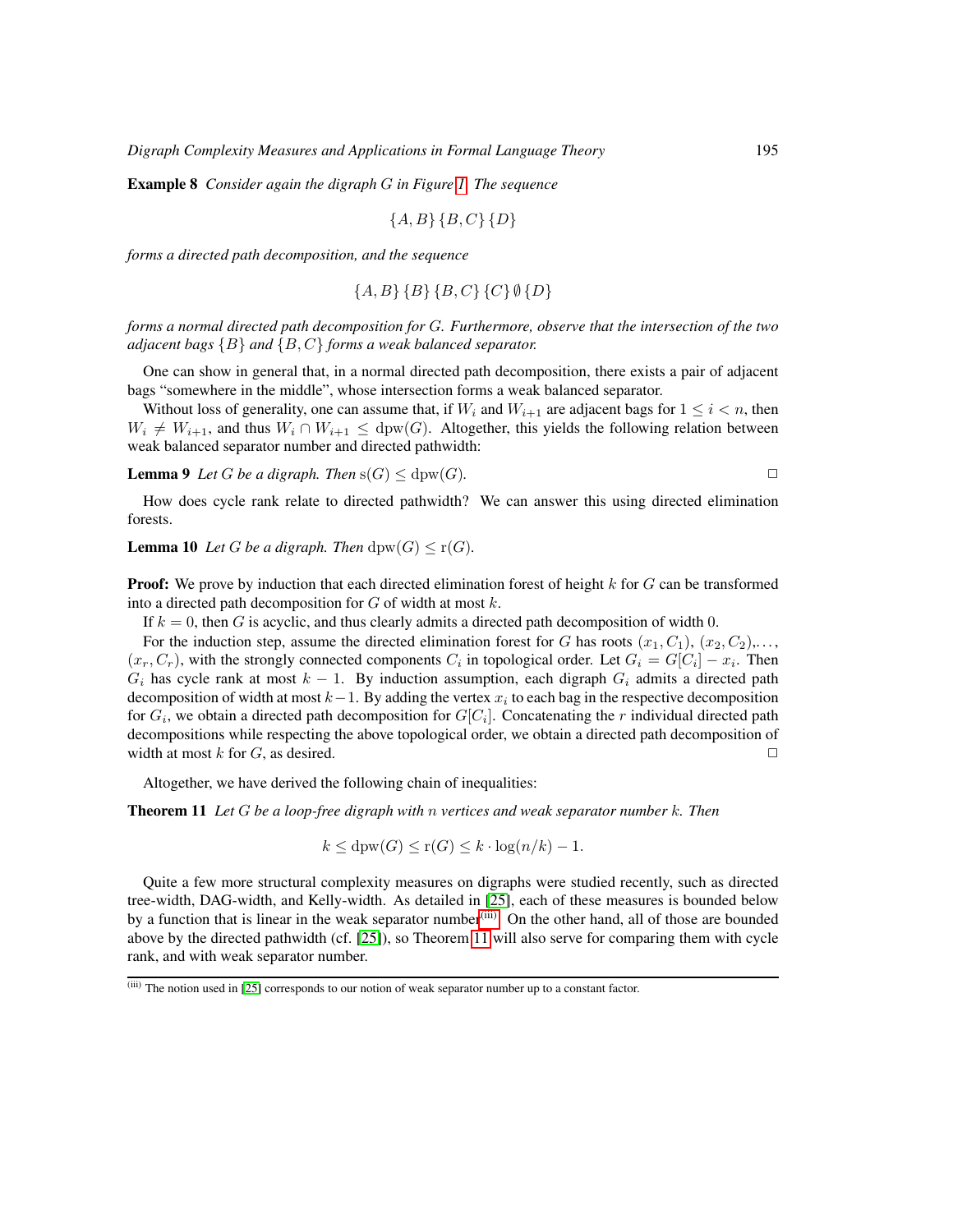# <span id="page-7-0"></span>4 Computational Aspects of Cycle Rank

#### *4.1 Computational Complexity*

We turn to algorithmic questions. First, we classify the computational complexity of the decision problem **CYCLE RANK:** Given a digraph  $G$  and an integer  $k$ , determining whether the cycle rank of  $G$  is at most  $k$ .

<span id="page-7-2"></span>Theorem 12 *The* CYCLE RANK *problem is* NP*-complete, and this still holds when requiring that the input digraph is strongly connected.*

**Proof:** Membership in NP can be seen by the equivalent definition using directed elimination forests: Let  $G = (V, E)$  denote the given digraph. Every directed elimination forest for G contains at most |V| tree vertices, and each tree vertex is of size is at most  $|V|$ . A nondeterministic polynomial-time bounded Turing machine can guess such a witness, and then verify that it indeed constitutes a directed elimination forest of height at most  $k$  for  $G$ .

For NP-hardness, we use a corresponding result known for the undirected case. Given a symmetric loop-free digraph  $G$ , it is easy to see (e.g. by [\[31,](#page-14-13) Lem. 2.2]) that an undirected elimination forest of height  $k + 1$  in the sense of [\[9,](#page-13-6) [31\]](#page-14-13) corresponds to a directed elimination forest of height k in our sense (the term  $+1$  accounts for the slightly different notion of *height* used in [\[31\]](#page-14-13)). However, determining the minimum height among all undirected elimination forests is NP-complete, also for (strongly) connected undirected graphs  $[9]$ .

Using tools from formal language theory, we will prove later that NP-hardness still holds for digraphs of maximum outdegree at most 2 and of maximum total degree at most 4.

#### *4.2 Approximate Computation*

How do we cope with this negative result? One possibility is to look for an approximate solution. Indeed, it is known that for undirected graphs, the cycle rank problem admits an input-dependent polynomial-time approximation algorithm [\[9\]](#page-13-6). In the following, we devise a more general approximation algorithm, which also addresses the case of unsymmetric digraphs. The basic pattern of our algorithm is divide-and-conquer along separators.

<span id="page-7-1"></span>Theorem 13 *The* CYCLE RANK *problem admits a polynomial-time approximation within a factor of*  $O((\log n)^{3/2})$ *.* 

**Proof:** The following recursive procedure computes a directed elimination forest for the induced subgraph  $G[W]$ , where  $W \subset V$  is passed as parameter to the procedure.

If  $G[W]$  consists of several strongly connected components, apply the procedure recursively to each of these; The union of these results gives a directed elimination forest for  $G[W]$ .

Otherwise, use the polynomial-time algorithm from [\[25,](#page-14-12) Corollary 2.25] to find a small vertex subset  $S \subseteq W$  in  $G[W]$  with the property that every strongly connected component of  $G[W] - S$  has at most  $\frac{3}{4}|W|$  vertices. Then pass the digraph  $G[W] - S$  as parameter to the recursive procedure. Upon returning, the directed elimination forest F returned for  $G[W] - S$  is then extended, one vertex at a time, for each vertex s from S.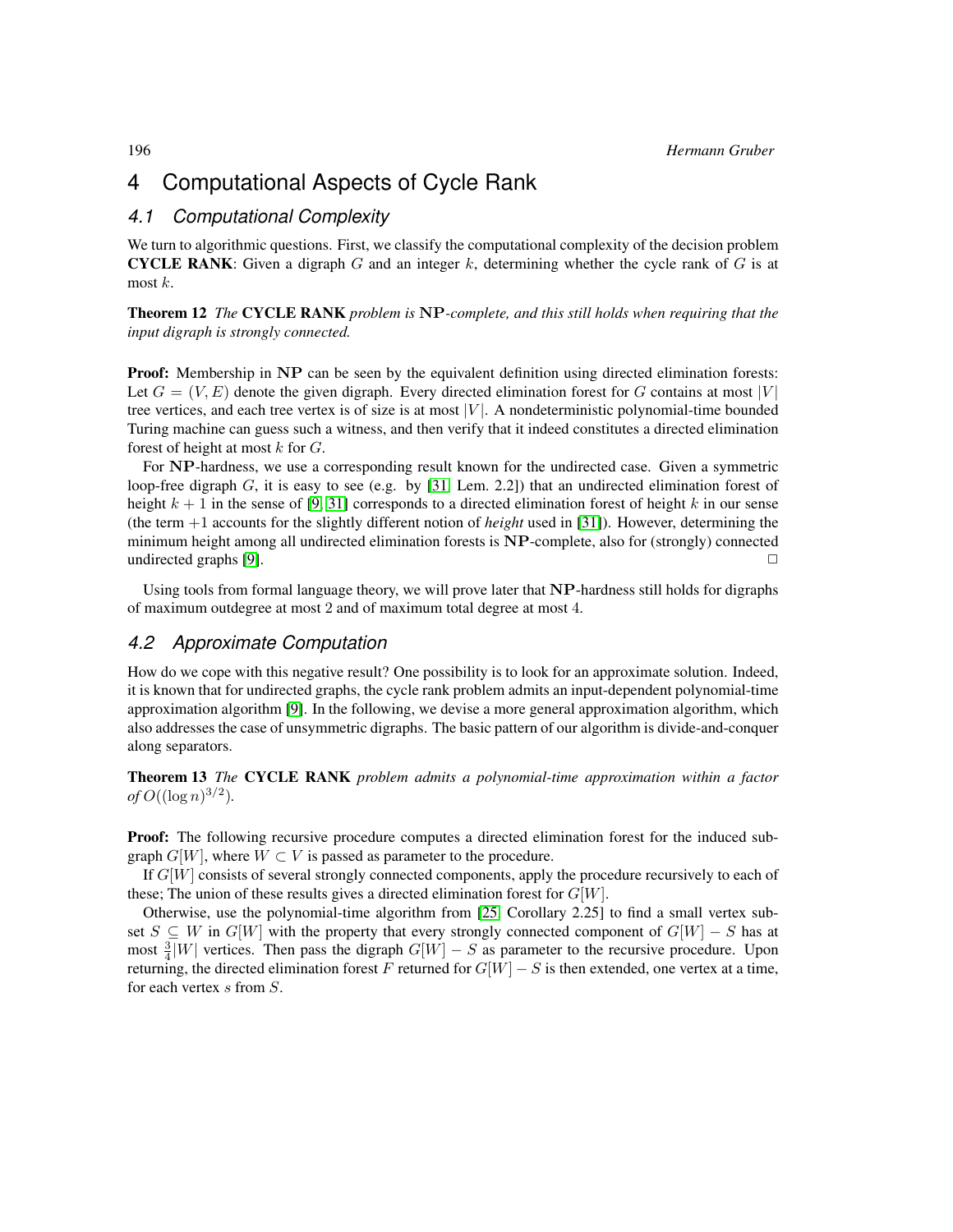More precisely, put the elements of S in arbitrary order. Then for given s in S, let X denote the set of vertices occurring before s. Assuming we have already computed a directed elimination forest for  $G[W \cup X]$ , we now show how to extend this to a forest for  $G[W \cup X \cup s]$ . Initially, the set X is empty, and we proceed for each s until  $X = S$ . Let  $C_1, \ldots, C_p$  denote those strongly connected components of the digraph  $G[W\cup X]$  for which  $G[W\cup \{s\}\cup \bigcup_i C_i]$  is strongly connected, and let  $D_1,\ldots, D_r$  denote the remaining strongly connected components in  $G[W \cup X]$ . The elimination forest for  $G[W \cup X]$  contains an elimination tree for each  $G[C_i]$ , and for each  $G[D_i]$ . Make up a new root  $(s, X \cup \{s\})$ , and attach the directed elimination trees for the digraphs  $G[C_i]$  as children to that new root. This gives a directed elimination tree for  $G[W \cup \{s\} \cup \bigcup_i C_i]$ . The union of this tree with the directed elimination trees for the strongly connected components  $D_1, \ldots, D_r$  yields a directed elimination forest for  $G[W \cup X \cup s]$ . This completes the description of the subroutine for extending the forest.

The recursion terminates as soon as the size of W decreases below  $\beta(\log n)^{3/2}$ . In this case, simply return an (arbitrary) directed elimination forest for  $G[W]$ .

Here, the number  $\beta$  is a fixed, suitably chosen, constant coming from the analysis below. This completes the description of the algorithm.

It remains to analyze the above algorithm. It is readily checked that the algorithm returns an elimination forest for G. For the performance guarantee, those recursive calls that simply partition the graph into strongly connected components do not add to the height of the resulting forest; if we restrict our attention to these recursive calls that compute a suitable vertex subset S, the depth of the recursion tree is  $O(\log n)$ . to these recursive cans that compute a suitable vertex subset *S*, the depth of the recursion tree is  $O(\log n)$ .<br>At each such step, we can find in polynomial time a suitable set *S* of size at most  $\beta k \sqrt{\log n}$ , where k is the directed pathwidth of G, and  $\beta$  is some known constant (cf. [\[25,](#page-14-12) Corollary 2.25]). The recursion terminates with an elimination forest of height at most  $\beta \cdot (\log n)^{3/2}$ . Thus the overall height is bounded by

$$
\beta \cdot k \cdot \sqrt{\log n} \cdot O(\log n) + \beta \cdot (\log n)^{3/2} = O(k \cdot (\log n)^{3/2}),
$$

where k is the directed pathwidth of G. By Lemma [10,](#page-6-2) we have  $k \leq r(G)$ . In this way, we have a polynomial-time  $O((\log n)^{3/2})$ -approximation for cycle rank.

The above performance guarantee matches the best previous result known for the undirected case [\[1\]](#page-13-13). For other digraph complexity measures, such as D-width and directed pathwidth, approximation algorithms in a similar vein were recently given in [\[25\]](#page-14-12).

#### *4.3 Exact Computation*

In certain circumstances, an approximation guarantee within a factor  $O((\log n)^{3/2})$  may not suffice. Thus we also take a look at exact algorithms for computing the cycle rank.

The naïve algorithm for determining cycle rank according to Definition [1](#page-3-1) entails inspecting  $n!$  possibilities on a graph with  $n$  vertices. While one may not expect a polynomial-time algorithm, we can still do much better:

**Theorem 14** The cycle rank of an n-vertex digraph can be computed in time and space  $O^*(2^n)$ .

**Proof:** We show how the characterization of the cycle rank of a digraph  $G = (V, E)$  in terms of the directed elimination forests from Definition [2](#page-3-2) can be turned into a dynamic programming scheme. We only consider the case  $G$  itself is nontrivially strongly connected—otherwise, we obtain the cycle rank by taking the minimum among the cycle ranks of the nontrivial strongly connected components of G. For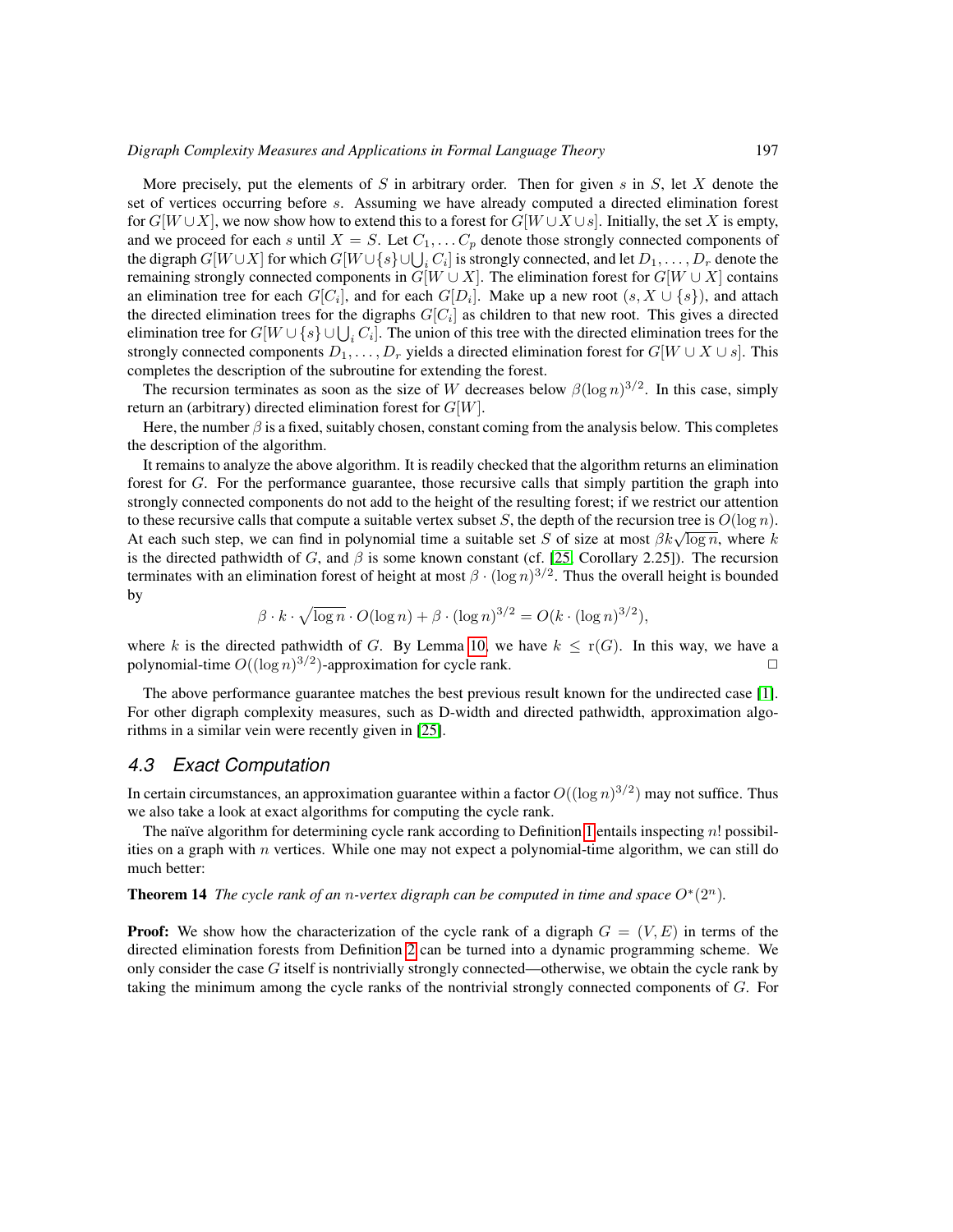a nontrivial strongly connected subset of vertices  $X \subseteq V$  and a vertex  $x \in X$ , let  $r(x, X)$  denote the minimum height among all elimination forests for G with root  $(x, X)$ . Then  $r(G) = \min_{y \in V} r(v, V)$ , so it suffices to design an algorithm computing  $r(v, V)$  for each  $v \in V$ . By inspecting Definition [2,](#page-3-2) we obtain the recurrence

$$
\mathbf{r}(x, X) = \begin{cases} 1 & \text{if } G[X] - x \text{ is acyclic} \\ 1 + \max_{Y} \min_{y \in Y} \mathbf{r}(y, Y) & \text{otherwise} \end{cases}
$$
(1)

Here Y runs over all nontrivial strongly connected components of  $G[X] - x$  (of which there can be at most  $|X|$ −1). Using the classic trick of memoization (see [\[14\]](#page-13-1)), this recurrence can be easily transformed into a dynamic programming scheme with memoization that runs in time  $|\mathfrak{S}| \cdot n^{O(1)}$ , where  $\mathfrak{S} \subseteq 2^V$  is the set of strongly connected subsets of the digraph  $G$ .

The reader is invited to try out this algorithm for the digraph depicted in Figure [1.](#page-4-0) The bottleneck in the algorithm is the requirement of computing and storing the cycle rank for all elements of  $\mathfrak{S}$ , namely of the family of strongly connected subsets in the input digraph. For a complete digraph, we have  $|\mathfrak{S}| = 2^n$ . But this bound can no longer be reached for digraphs of bounded maximum outdegree. For undirected graphs of maximum degree  $d$ , a nontrivial bound on the number of (weakly) connected subsets was established recently in [\[7\]](#page-13-14). As it turns out, their bound allows the following generalization to the theory of digraphs, in that the original proof carries over with obvious modifications:

<span id="page-9-0"></span>Lemma 15 *Let* G *be a digraph of order* n *with maximum outdegree at most* d*. Then the number of strongly connected subsets of V is at most*  $\gamma^n + n$ *, with*  $\gamma = (2^{d+1} - 1)^{1/(d+1)}$ *. In particular, for*  $d = 2$ *,*  $\Box$ *we have*  $\gamma \doteq 1.9129$ *.* 

On digraphs of bounded outdegree, we thus obtain the following improved bound on the running time of the above algorithm:

<span id="page-9-1"></span>Theorem 16 *Let* G *be a digraph of order* n *with constant maximum outdegree* d*. Then the cycle rank of* G *can be computed in time and space*  $O^*((2 - \varepsilon)^n)$ , where  $\varepsilon$  *is a constant depending on d. In particular, for digraphs of maximum outdegree* 2, the cycle rank can be computed in time and space  $O^*(1.9129^n)$ .  $\Box$ 

It seems that Lemma [15](#page-9-0) has a host of algorithmic consequences. For illustration, recall that a vertex subset  $S \subseteq V$  of a digraph G is a *directed feedback vertex set*, if removing S from G leaves an acyclic digraph. Off the cuff, we can devise an exact algorithm for minimum directed feedback vertex set on sparse digraphs.

<span id="page-9-2"></span>Theorem 17 *Let* G *be a digraph of order* n *with constant maximum outdegree* d*. Then a minimum directed feedback vertex set of* G *can be computed in time and space* O<sup>∗</sup> ((2 − ε) <sup>n</sup>)*, where* ε *is a constant depending on* d*. In particular, for digraphs of maximum outdegree* 2*, a minimum directed feedback vertex set can be computed in time and space*  $O<sup>*</sup>(1.9129<sup>n</sup>)$ *.* 

**Proof:** By duality, the task of enumerating all minimal directed feedback vertex sets is equivalent to enumerating all maximal acyclic subsets, that is, maximal vertex subsets that induce a directed acyclic graph. Here, "minimal" and "maximal" are meant with respect to set inclusion.

Since there is an algorithm enumerating all minimal directed feedback vertex sets (or, equivalently, all maximal acyclic subsets) with polynomial delay [\[37\]](#page-15-1), it only remains to derive a combinatorial bound on the number of such sets. A strongly connected subset  $S \subset V$  in G is called a *minimal strongly connected*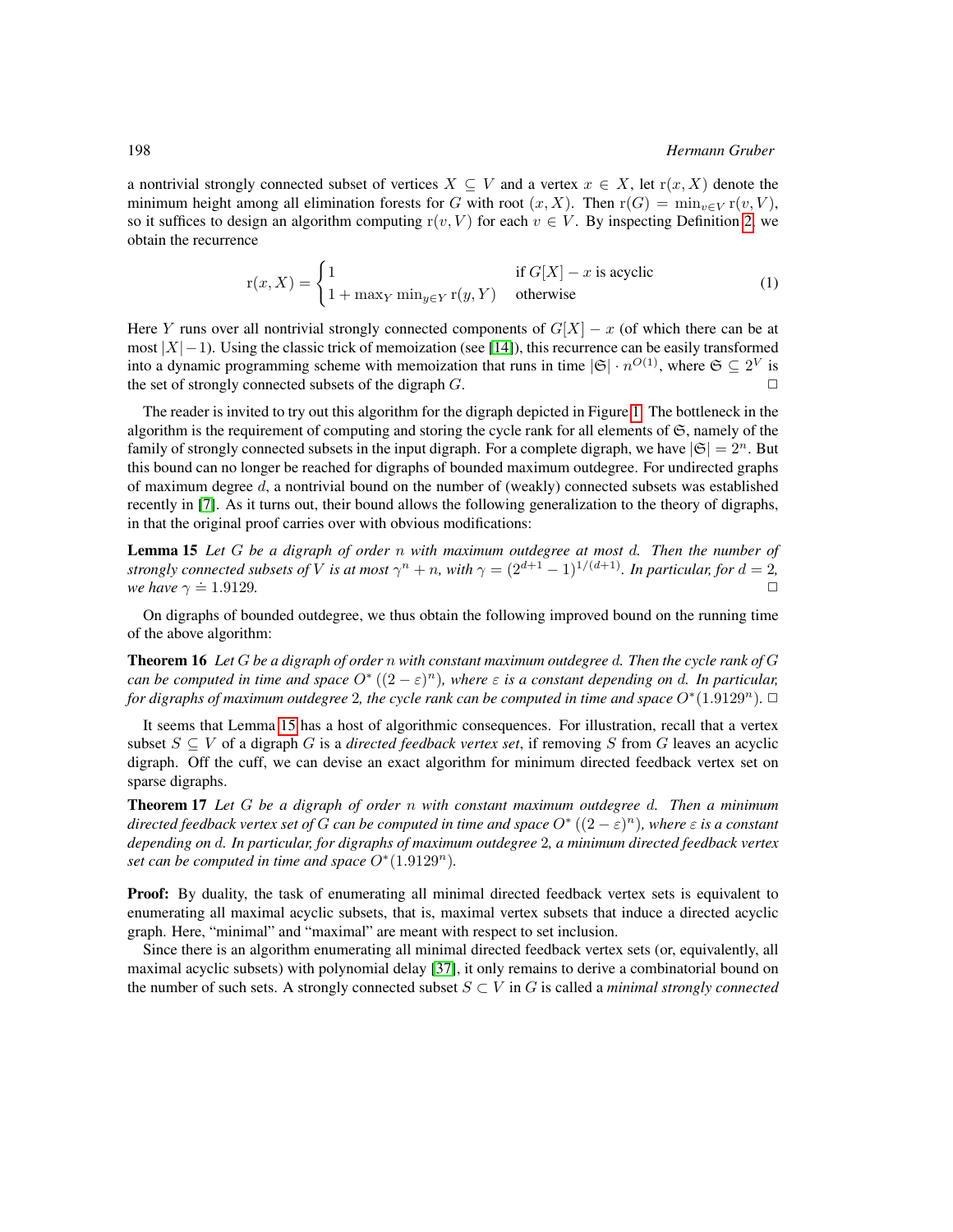*subset*, if S contains a vertex v such that  $S - v$  is an acyclic subset. Clearly, in this case,  $S - v$  is a maximal acyclic subset. Thus, each minimal strongly connected subset S will give rise to at most  $|S| \le n$ maximal acyclic subsets; and each maximal acyclic subset can be obtained in this way from a minimal strongly connected subset. Thus the total number of maximal acyclic subsets in  $G$  is at most  $n$  times the number of (minimal) strongly connected subsets in  $G$ . The result now follows with Lemma [15.](#page-9-0)

The above running time appears reasonable if we consider the following facts: First, even on digraphs of maximum outdegree at most 2, the problem is NP-complete [\[16,](#page-13-15) Problem GT7]. Second, the fastest known exact algorithm for digraphs of unbounded outdegree [\[33\]](#page-14-14) runs in time  $O^*(1.9977^n)$ . Even for di-graphs of maximum total degree at most 4, the best previous result [\[32\]](#page-14-15) was a running time of  $O^*(1.945^n)$ . Observing that maximum total degree at most 4 implies maximum indegree at most 2 or maximum outdegree at most 2, our algorithm is both faster than the one given in [\[32\]](#page-14-15), and encompasses a larger class of digraphs. Third, easy examples show that digraphs with outdegree 2 can have at least  $1.4142<sup>n</sup>$  minimal directed feedback vertex sets [\[37\]](#page-15-1).

# <span id="page-10-0"></span>5 Star Height of Regular Expressions

As it turns out, the cycle rank of digraphs is intimately related to structural and descriptional complexity aspects of regular expressions. The star height of a regular language L, denoted by  $h(L)$ , is defined as the minimum nesting depth of stars in any regular expression describing L. The following relation between star height and the cycle rank of nondeterministic finite automata (NFAs) was shown already in the seminal paper on star height [\[12\]](#page-13-7).

Theorem 18 (Eggan's Theorem) *Let* L *be a regular language. Then*

$$
h(L) = min\{r(A) | A \text{ is an NFA accepting } L\}.
$$

Here,  $r(A)$  denotes the cycle rank of the digraph underlying the transition structure of A.

As an aside, Eggan's Theorem was recently used to obtain a powerful lower bound technique for the minimum required length of regular expressions for a given regular language:

Lemma 19 (Star Height Lemma, [\[19\]](#page-14-11)) *Let* L *be a regular language. If* L *admits a regular expression of length n*, then  $n \geq 2^{\Omega(h(L))}$ .

The gist of the proof is that each regular expression can be converted into an equivalent NFA of comparable size, but whose transition structure is only poorly connected. The result then follows using Eggan's Theorem. In [\[19\]](#page-14-11), this method was used to prove the unexpected result that complementing regular languages can cause a doubly-exponential blow-up in the minimum required regular expression length.

Of course, the minimum in Eggan's Theorem is taken over infinitely many NFAs, and indeed for more than two decades, it was unknown whether there exists an algorithm deciding the **STAR HEIGHT** problem: given a deterministic finite automaton (DFA)  $A$  and an integer  $k$ , determine whether the star height of  $L(A)$  is at most k, a question raised in [\[12\]](#page-13-7). Although the problem is now known to be decidable, the best known upper bound<sup>[\(iv\)](#page-10-1)</sup> to date is  **[\[26\]](#page-14-5). To the best of our knowledge, nontrivial** 

<span id="page-10-1"></span> $<sup>(iv)</sup>$  The noted upper bound holds more generally for a given NFA if also an NFA accepting the complement language is provided</sup> as part of the input. Recall that complementing a DFA does not affect its size, whereas complementing an NFA can cause an exponential blow-up in the required number of states [\[21\]](#page-14-16).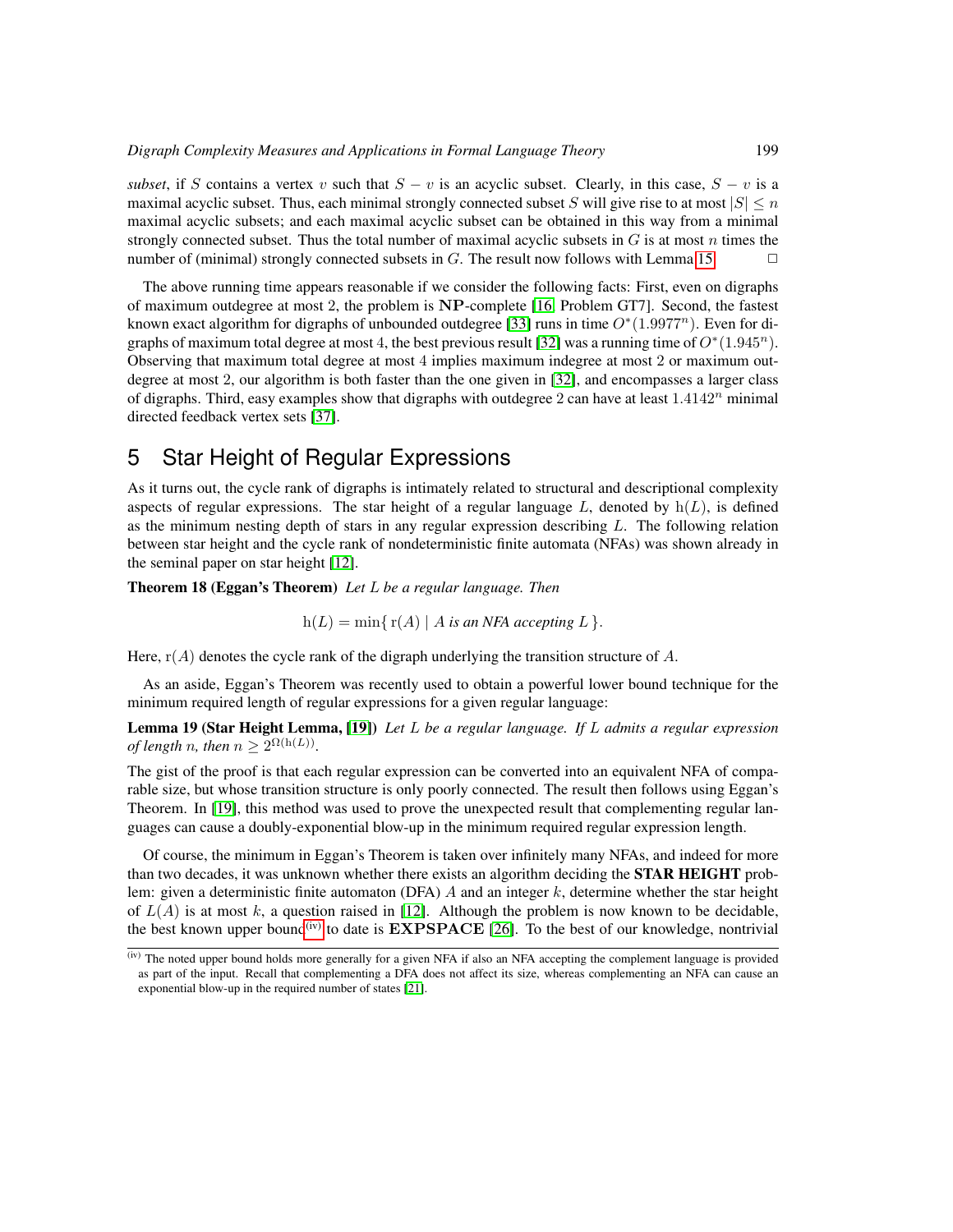lower bounds are known *only* for the case where the input is specified succinctly, as an NFA: Determining the star height of a language specified as an NFA is PSPACE-hard [\[24\]](#page-14-17). Yet, as illustrated in [\[24\]](#page-14-17), a large multitude of natural questions about the language accepted by a given NFA is PSPACE-hard, whereas the corresponding questions often become computationally easy if a DFA is given. Therefore, such a hardness result renders more service to understanding the effect of succinct input descriptions than to understanding the computational nature of the core problem at hand. That is why we deliberately stick to the convention to specify the input as a DFA.

Here we settle the complexity of the star height problem for a subclass of the regular languages, namely the bideterministic languages. The decision problem BIDETERMINISTIC STAR HEIGHT is defined as follows: Given a bideterministic finite automaton  $A$  and an integer  $k$ , decide whether the star height of  $L(A)$  is at most k.

<span id="page-11-0"></span>Bideterministic finite automata have the special property that the star height problem of bideterministic languages boils down to determining the cycle rank of a digraph. The following theorem is proved in [\[29\]](#page-14-18):

Theorem 20 (McNaughton's Theorem) *Let* L *be a bideterministic language, and let* A *be the minimal trim (i.e., without a dead state) DFA accepting L. Then*  $h(L) = r(A)$ *.* 

On the positive side, the algorithmic results from the previous section easily translate to a formal language setup using McNaughton's Theorem. For approximating **STAR HEIGHT**, we have to resort to Eggan's Theorem, giving only an  $O(n)$ -approximation. In the bideterministic case, we have the following counterpart to Theorem [13:](#page-7-1)

<span id="page-11-1"></span>Theorem 21 *The* BIDETERMINISTIC STAR HEIGHT *problem admits a polynomial-time approximation within a factor of*  $O((\log n)^{3/2})$ )*.* ✷

<span id="page-11-2"></span>We also have a natural counterpart to Theorem [16:](#page-9-1)

Theorem 22 *Let* A *be a bideterministic finite automaton with* n *states over an input alphabet of size* k*. Then the star height of*  $L(A)$  *can be computed exactly, in time and space*  $O^*((2 - \varepsilon)^n)$ *, where*  $\varepsilon$  *is a constant depending on* k*. In particular, for the case of binary input alphabets, the star height can be computed in time and space*  $O<sup>*</sup>(1.9129<sup>n</sup>)$ *.*  $\Box$ 

On the negative size, also the NP-hardness result for CYCLE RANK translates to its language-theoretic counterpart. Moreover, we show that already the case of binary input alphabets is that hard:

Theorem 23 *The* BIDETERMINISTIC STAR HEIGHT *problem is* NP*-complete, and this still holds when restricted to bideterministic automata over binary input alphabets.*

Proof: We first show NP-completeness for the case of unbounded alphabet size, and then provide a polynomial-time reduction to the case of binary alphabets.

For membership in NP, we use McNaughton's Theorem (Theorem [20\)](#page-11-0) to reduce the problem to CY-CLE RANK, and the latter is in NP by Theorem [12.](#page-7-2)

To establish NP-hardness, we reduce from the problem of determining for a strongly connected digraph  $G = (E, V)$  and an integer k whether the cycle rank is at most k, which is NP-hard by Theorem [12.](#page-7-2) For a vertex  $v$  in  $V$ , define

<span id="page-11-3"></span> $L(G, v) = \{ w \in E^* \mid w \text{ is a walk in } G \text{ starting and ending in } v \}.$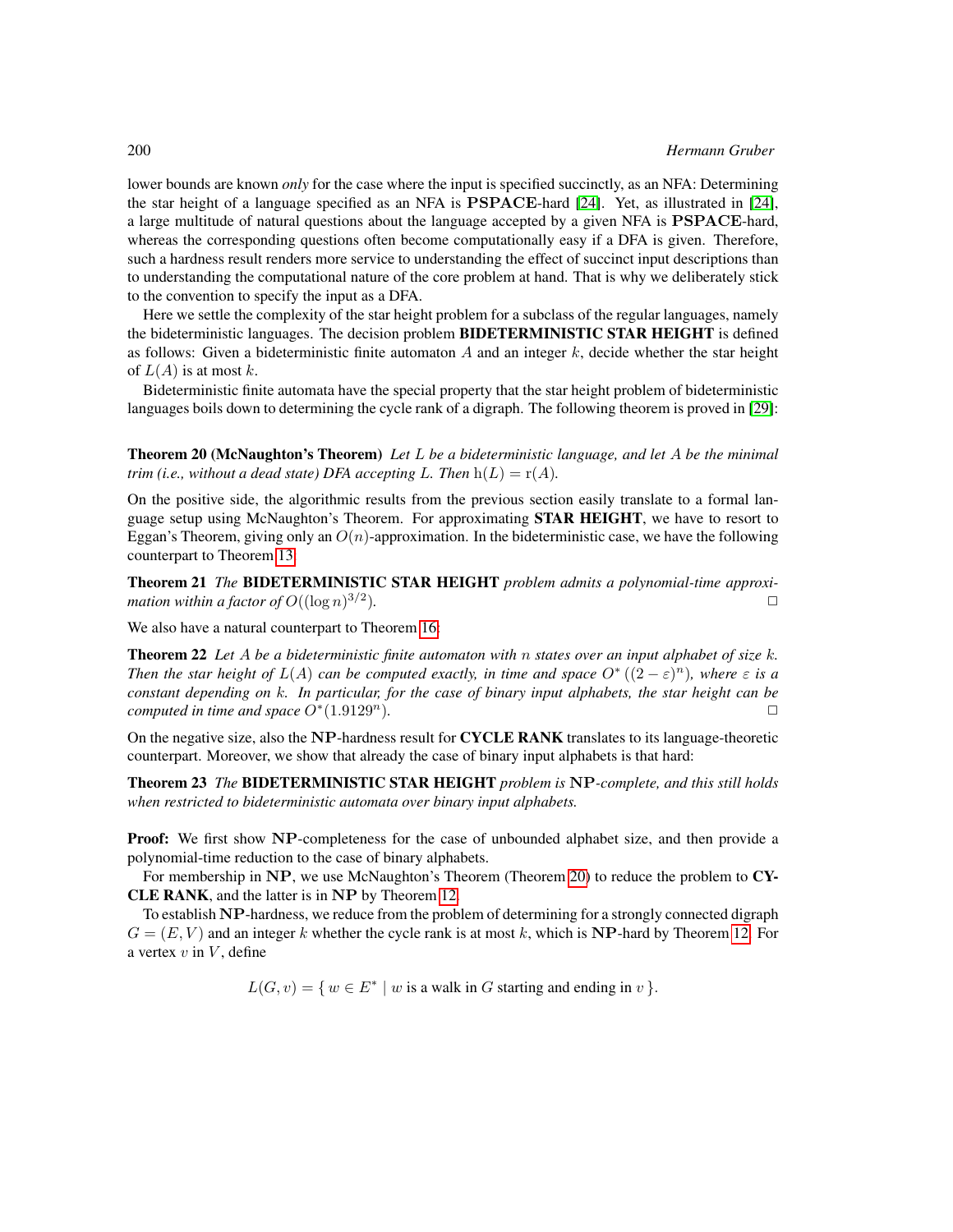A deterministic finite automaton A accepting  $L(G, v)$  has V as set of states and for each edge  $(x, y) \in E$ a transition labeled  $(x, y)$  from x to y. The start and only accepting state is v. It is readily verified that A accepts  $L(G, v)$ , is bideterministic, and that A is the minimal trim DFA for this language. By construction,  $r(A) = r(G)$ , and  $r(A) = h(L)$  by Theorem [20.](#page-11-0) This completes the NP-completeness proof for unbounded alphabet size.

We turn to the case of binary alphabets. Given an instance  $(A, k)$  of **BIDETERMINISTIC STAR HEIGHT**, we construct in polynomial time a bideterministic finite automaton B over the alphabet  $\{a, b\}$ , such that the star height of B equals the star height of A. Assume the input alphabet of A is  $\Sigma =$  $\{a_1, a_2, \ldots, a_r\}$ . The automaton B will accept the homomorphic image of  $L(A)$  under the homomorphism  $\rho : \Sigma \to \{a, b\}$  given by  $\rho(a_i) = a^i b^{r+1-i}$ , for  $1 \le i \le r$ . It is known [\[30\]](#page-14-7) that  $\rho$  preserves star height, that is, for every regular language L, the image of L under  $\rho$  is of the same star height as L. It remains to construct, in polynomial time, a bideterministic automaton B accepting  $\rho(L(A))$ : automaton B will have the states of A, plus some extra states. For each state q copied from A, we add r states  $q_1^+, q_2^+, \ldots q_r^+$  and r more states  $q_1^-, q_2^-, \ldots q_r^-$  to the state set of B. The transition relation of B is given by requiring that whenever there is a transition  $p \stackrel{a_i}{\rightarrow} q$  in A, then B admits the sequence of transitions

<span id="page-12-1"></span>
$$
p \xrightarrow{a} p_1^+ \xrightarrow{a} p_2^+ \cdots \xrightarrow{a} p_i^+ \xrightarrow{b} q_{r-i}^- \xrightarrow{b} \cdots q_2^- \xrightarrow{b} q_1^- \xrightarrow{b} q.
$$

There are no other transitions in B. By construction, B accepts  $\rho(L(A))$ . It is easily verified that if A is bideterministic, then so is  $B$ .

Returning again to CYCLE RANK, we observe that the digraph underlying a bideterministic automaton over a binary alphabet always has maximum outdegree at most 2 and maximum total degree at most 4. The correspondence given by McNaughton's Theorem between bideterministic automata and digraphs yields the following consequence:

Corollary 24 *The* CYCLE RANK *problem restricted to digraphs of maximum outdegree at most* 2 *and total degree at most* 4 *remains* NP*-complete.* ✷

# <span id="page-12-0"></span>6 Conclusion

In this work, we explored measures for the complexity of digraphs, and their applications. We paid particular attention to the cycle rank of digraphs and its relation to other digraph complexity measures, as well as its connection to the star height of regular languages. A tabular summary of our main algorithmic results is given in the Appendix.

Regarding cycle rank, the undirected case seems to be much better understood than the general case. An intriguing open question is whether the cycle rank problem is fixed-parameter tractable. This is known to be true on undirected graphs, see [\[8\]](#page-13-10).

Regarding the star height problem, the picture is even less clear. The main problem, namely the decidability status, has been settled for more than 20 years. Still, the computational complexity of this problem is not well understood. From the viewpoint of a computational complexity, we studied the "easiest hard case", and showed that (the non-succinct version of) this problem is NP-hard. Currently the best upper bound [\[26\]](#page-14-5) is **EXPSPACE**. Tightening the eminent gap between these bounds is certainly a challenging theme for further research.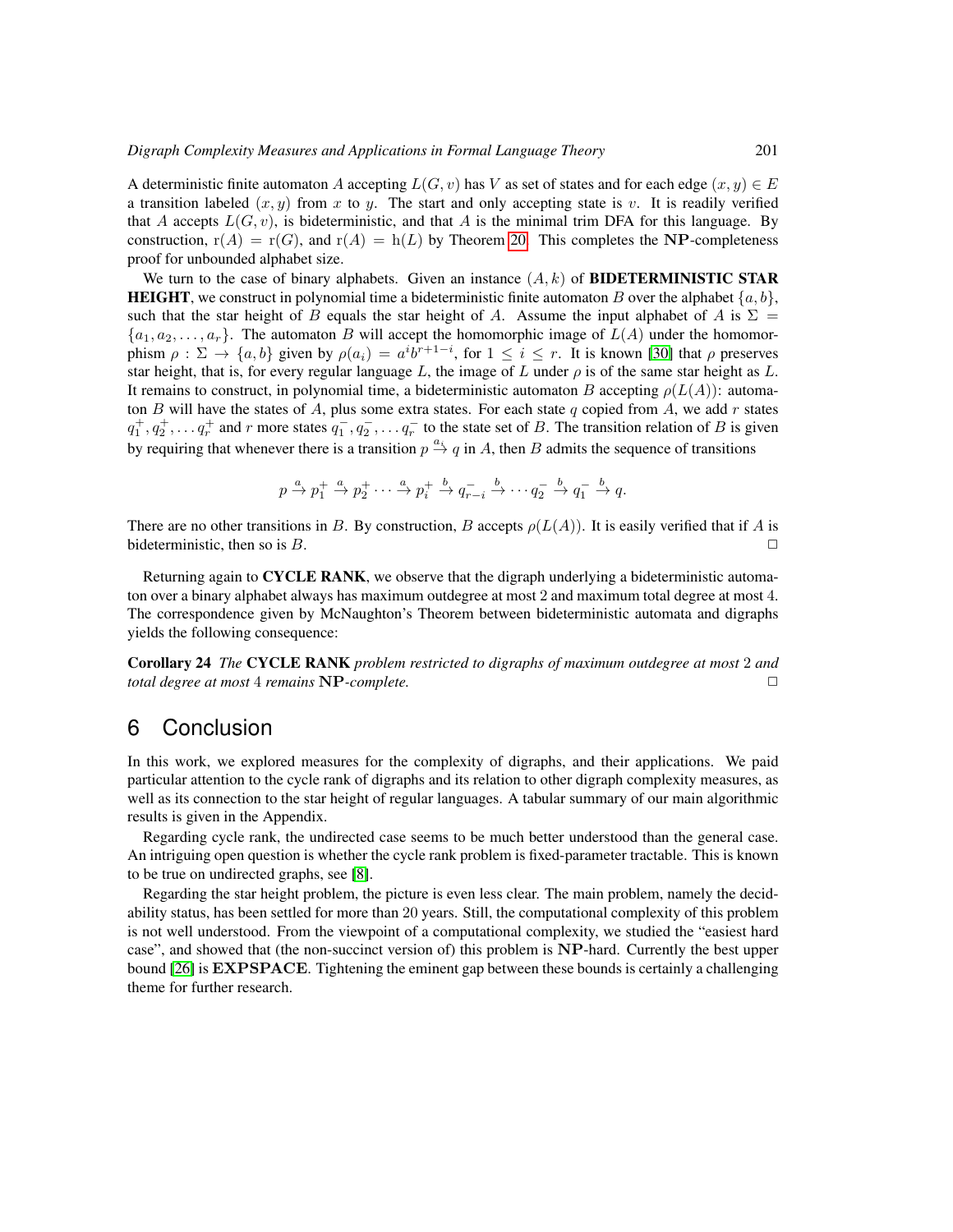# Acknowledgements

The author would like to thank Markus Holzer for carefully reading an earlier draft of this paper, and for providing some valuable suggestions. Also thanks to the referee and to the editor for some useful hints.

# **References**

- <span id="page-13-13"></span>[1] Amit Agarwal, Moses Charikar, Konstantin Makarychev, and Yury Makarychev.  $o(\sqrt{(\log n)})$  approximation algorithms for min UnCut, min 2CNF deletion, and directed cut problems. In Harold N. Gabow and Ronald Fagin, editors, *37th Annual ACM Symposium on Theory of Computing*, pages 573–581, 2005.
- <span id="page-13-8"></span>[2] Hannah Alpert. Rank numbers of grid graphs. *Discrete Mathematics*, 310(23):3324–3333, 2010.
- <span id="page-13-11"></span>[3] Dana Angluin. Inference of reversible languages. *Journal of the ACM*, 29(3):741–765, 1982.
- <span id="page-13-9"></span>[4] Amotz Bar-Noy, Panagiotis Cheilaris, Michael Lampis, Valia Mitsou, and Stathis Zachos. Ordered coloring grids and related graphs. *Theoretical Computer Science*, 444:40–51, 2012.
- <span id="page-13-3"></span>[5] János Barát. Directed path-width and monotonicity in digraph searching. *Graphs and Combinatorics*, 22(2):161–172, 2006.
- <span id="page-13-4"></span>[6] Dietmar Berwanger, Anuj Dawar, Paul Hunter, Stephan Kreutzer, and Jan Obdrzalek. The DAG-width of ´ directed graphs. *Journal of Combinatorial Theory, Series B*, 102(4):900–923, 2012.
- <span id="page-13-14"></span>[7] Andreas Björklund, Thore Husfeldt, Petteri Kaski, and Mikko Koivisto. The traveling salesman problem in bounded degree graphs. *ACM Transactions on Algorithms*, 8(2):18, 2012.
- <span id="page-13-10"></span>[8] Hans L. Bodlaender, Jitender S. Deogun, Klaus Jansen, Ton Kloks, Dieter Kratsch, Haiko Muller, and Zsolt ¨ Tuza. Rankings of graphs. *SIAM Journal on Discrete Mathematics*, 11(1):168–181, 1998.
- <span id="page-13-6"></span>[9] Hans L. Bodlaender, John R. Gilbert, Hjalmtyr Hafsteinsson, and Ton Kloks. Approximating treewidth, path- ´ width, frontsize, and shortest elimination tree. *Journal of Algorithms*, 18(2):238–255, 1995.
- <span id="page-13-16"></span>[10] Jianer Chen, Yang Liu, Songjian Lu, Barry O'Sullivan, and Igor Razgon. A fixed-parameter algorithm for the directed feedback vertex set problem. *Journal of the ACM*, 55(5), 2008.
- <span id="page-13-0"></span>[11] Reinhard Diestel. *Graph Theory*, volume 173 of *Graduate Texts in Mathematics*. Springer, 3rd edition, 2006.
- <span id="page-13-7"></span>[12] Lawrence C. Eggan. Transition graphs and the star height of regular events. *Michigan Mathematical Journal*, 10(4):385–397, 1963.
- <span id="page-13-12"></span>[13] Stanley C. Eisenstat and Joseph W. H. Liu. The theory of elimination trees for sparse unsymmetric matrices. *SIAM Journal on Matrix Analysis and Applications*, 26(3):686–705, 2005.
- <span id="page-13-1"></span>[14] Fedor V. Fomin and Dieter Kratsch. *Exact Exponential Algorithms*. Texts in Theoretical Computer Science. An EATCS Series. Springer, 2010.
- <span id="page-13-5"></span>[15] Robert Ganian, Petr Hlinený, Joachim Kneis, Alexander Langer, Jan Obdrzálek, and Peter Rossmanith. On digraph width measures in parameterized algorithmics. In Jianer Chen and Fedor V. Fomin, editors, *4th International Workshop on Parameterized and Exact Computation*, volume 5917 of *Lecture Notes in Computer Science*, pages 185–197. Springer, 2009.
- <span id="page-13-15"></span>[16] Michael R. Garey and David S. Johnson. *Computers and Intractability: A Guide to the Theory of NP-Completeness*. A Series of Books in the Mathematical Sciences. W. H. Freeman, 1979.
- <span id="page-13-2"></span>[17] Hermann Gruber. Digraph complexity measures and applications in formal language theory. In David Antoš, Milan Češka, Zdeněk Kotásek, Mojmír Křetínský, Luděk Matyska, and Tomáš Vojnar, editors, 4th Workshop on *Mathematical and Engineering Methods in Computer Science, Znojmo, Czech Republic*, pages 60–67, 2008.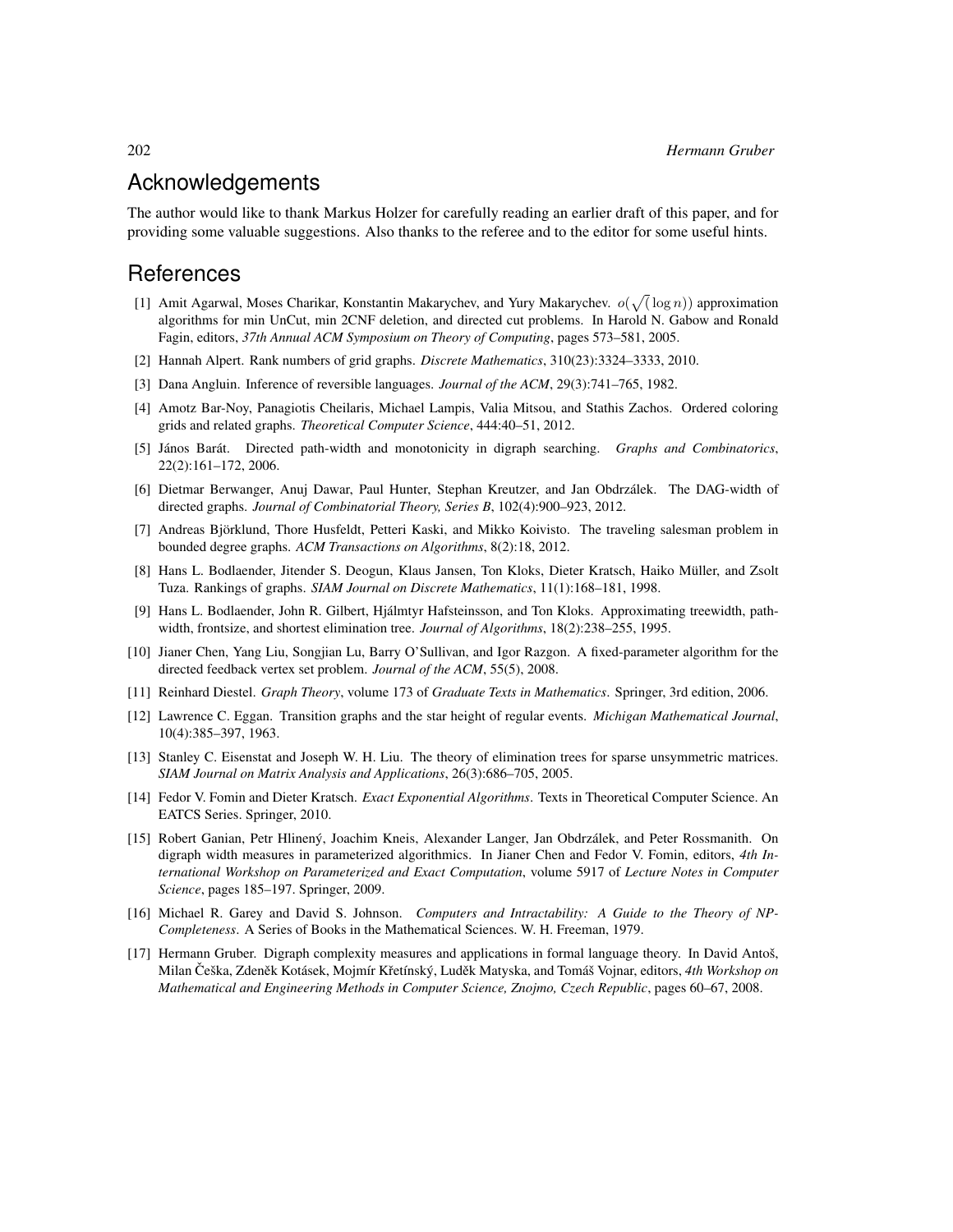- <span id="page-14-9"></span>[18] Hermann Gruber. On balanced separators, treewidth, and cycle rank. Preprint, 2010. Available online as arXiv:1012.1344v1 [cs.DM].
- <span id="page-14-11"></span>[19] Hermann Gruber and Markus Holzer. Finite automata, digraph connectivity, and regular expression size. In Luca Aceto, Ivan Damgård, Leslie Ann Goldberg, Magnús M. Halldórsson, Anna Ingólfsdóttir, and Igor Walkuwiewicz, editors, *35th International Colloquium on Automata, Languages and Programming (Part II)*, volume 5126 of *Lecture Notes in Computer Science*, pages 39–50. Springer, 2008.
- <span id="page-14-4"></span>[20] Kosaburo Hashiguchi. Algorithms for determining relative star height and star height. *Information and Computation*, 78(2):124–169, 1988.
- <span id="page-14-16"></span>[21] Markus Holzer and Martin Kutrib. Nondeterministic descriptional complexity of regular languages. *International Journal of Foundations of Computer Science*, 14(6):1087–1102, 2003.
- <span id="page-14-6"></span>[22] John E. Hopcroft and Jeffrey D. Ullman. *Introduction to Automata Theory, Languages and Computation*. Addison-Wesley Series in Computer Science. Addison-Wesley, 1979.
- <span id="page-14-2"></span>[23] Paul Hunter. LIFO-search on digraphs: A searching game for cycle-rank. In Olaf Owe, Martin Steffen, and Jan Arne Telle, editors, *18th International Symposium on Fundamentals of Computation Theory*, volume 6914 of *Lecture Notes in Computer Science*, pages 217–228. Springer, 2011.
- <span id="page-14-17"></span>[24] Harry B. Hunt III and Daniel J. Rosenkrantz. Computational parallels between the regular and context-free languages. *SIAM Journal on Computing*, 7(1):99–114, 1978.
- <span id="page-14-12"></span>[25] Shiva Kintali, Nishad Kothari, and Akash Kumar. Approximation algorithms for directed width parameters. Preprint, 2011. Available online as arXiv:1107.4824v1 [cs.DS].
- <span id="page-14-5"></span>[26] Daniel Kirsten. On the complexity of the relative inclusion star height problem. *Advances in Computer Science and Engineering*, 5(3):173–211, 2010.
- <span id="page-14-0"></span>[27] Stephan Kreutzer and Sebastian Ordyniak. Digraph decompositions and monotonicity in digraph searching. *Theoretical Computer Science*, 412(35):4688–4703, 2011.
- <span id="page-14-3"></span>[28] Michael Lampis, Georgia Kaouri, and Valia Mitsou. On the algorithmic effectiveness of digraph decompositions and complexity measures. *Discrete Optimization*, 8(1):129–138, 2011.
- <span id="page-14-18"></span>[29] Robert McNaughton. The loop complexity of pure-group events. *Information and Control*, 11(1/2):167–176, 1967.
- <span id="page-14-7"></span>[30] Robert McNaughton. The loop complexity of regular events. *Information Sciences*, 1(3):305–328, 1969.
- <span id="page-14-13"></span>[31] Jaroslav Nešetřil and Patrice Ossona de Mendez. Tree-depth, subgraph coloring and homomorphism bounds. *European Journal of Combinatorics*, 27(6):1022–1041, 2006.
- <span id="page-14-15"></span>[32] Venkatesh Raman, Saket Saurabh, and Somnath Sikdar. Efficient exact algorithms through enumerating maximal independent sets and other techniques. *Theory of Computing Systems*, 41(3):563–587, 2007.
- <span id="page-14-14"></span>[33] Igor Razgon. Computing minimum directed feedback vertex set in  $O^*(1.9977^n)$ . In Giuseppe F. Italiano, Eugenio Moggi, and Luigi Laura, editors, *Proceedings of the 10th Italian Conference on Theoretical Computer Science*, pages 70–81. World Scientific, 2007.
- <span id="page-14-10"></span>[34] Neil Robertson and Paul D. Seymour. Graph minors. II. Algorithmic aspects of tree-width. *Journal of Algorithms*, 7(3):309–322, 1986.
- <span id="page-14-1"></span>[35] Mohammad Ali Safari. D-Width: A more natural measure for directed tree width. In Joanna Jedrzejowicz and Andrzej Szepietowski, editors, *30th International Symposium on Mathematical Foundations of Computer Science*, volume 3618 of *Lecture Notes in Computer Science*, pages 745–756. Springer, 2005.
- <span id="page-14-8"></span>[36] Robert Schreiber. A new implementation of sparse Gaussian elimination. *ACM Transactions on Mathematical Software*, 8(3):256–276, 1982.